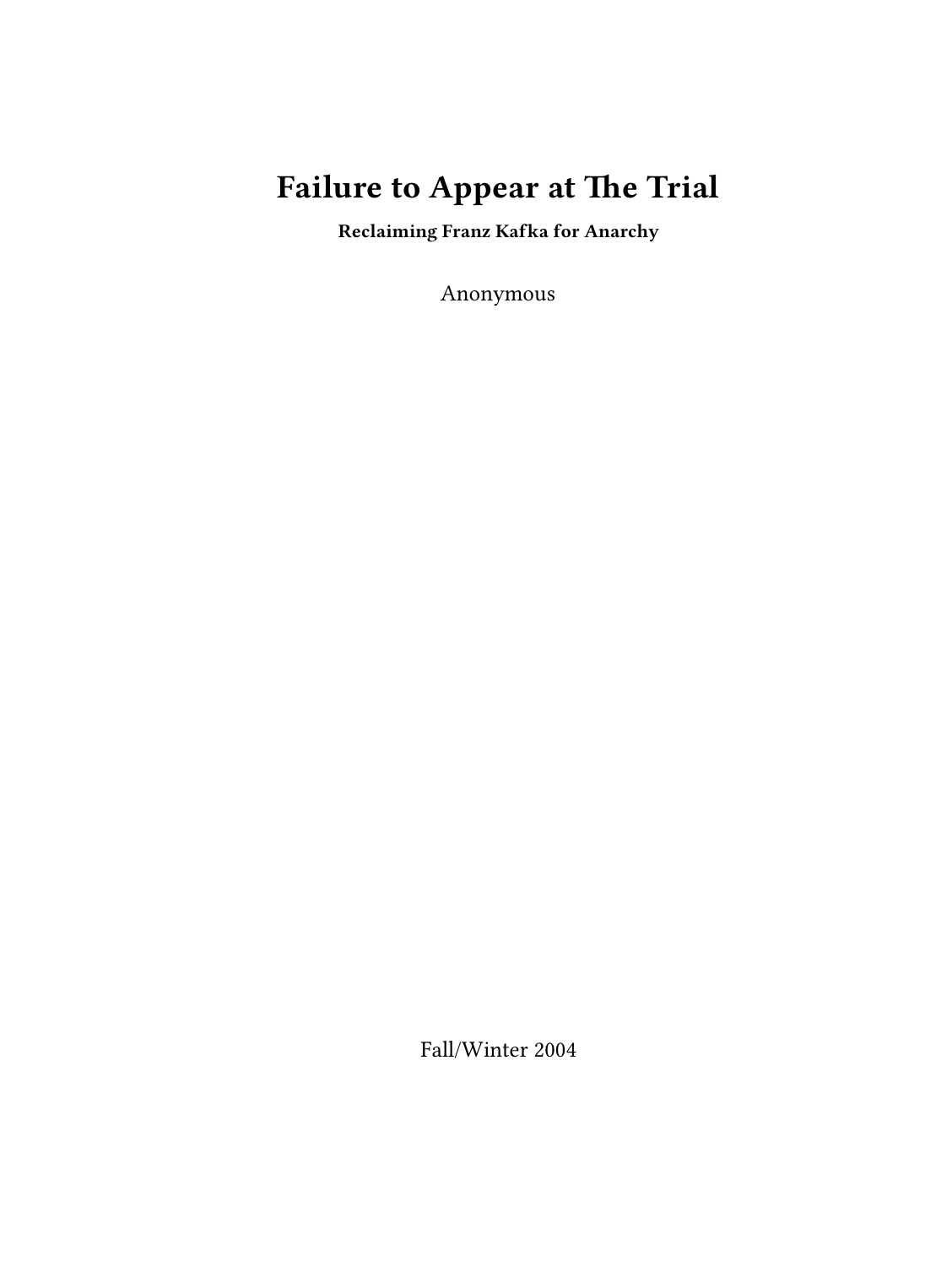## **Contents**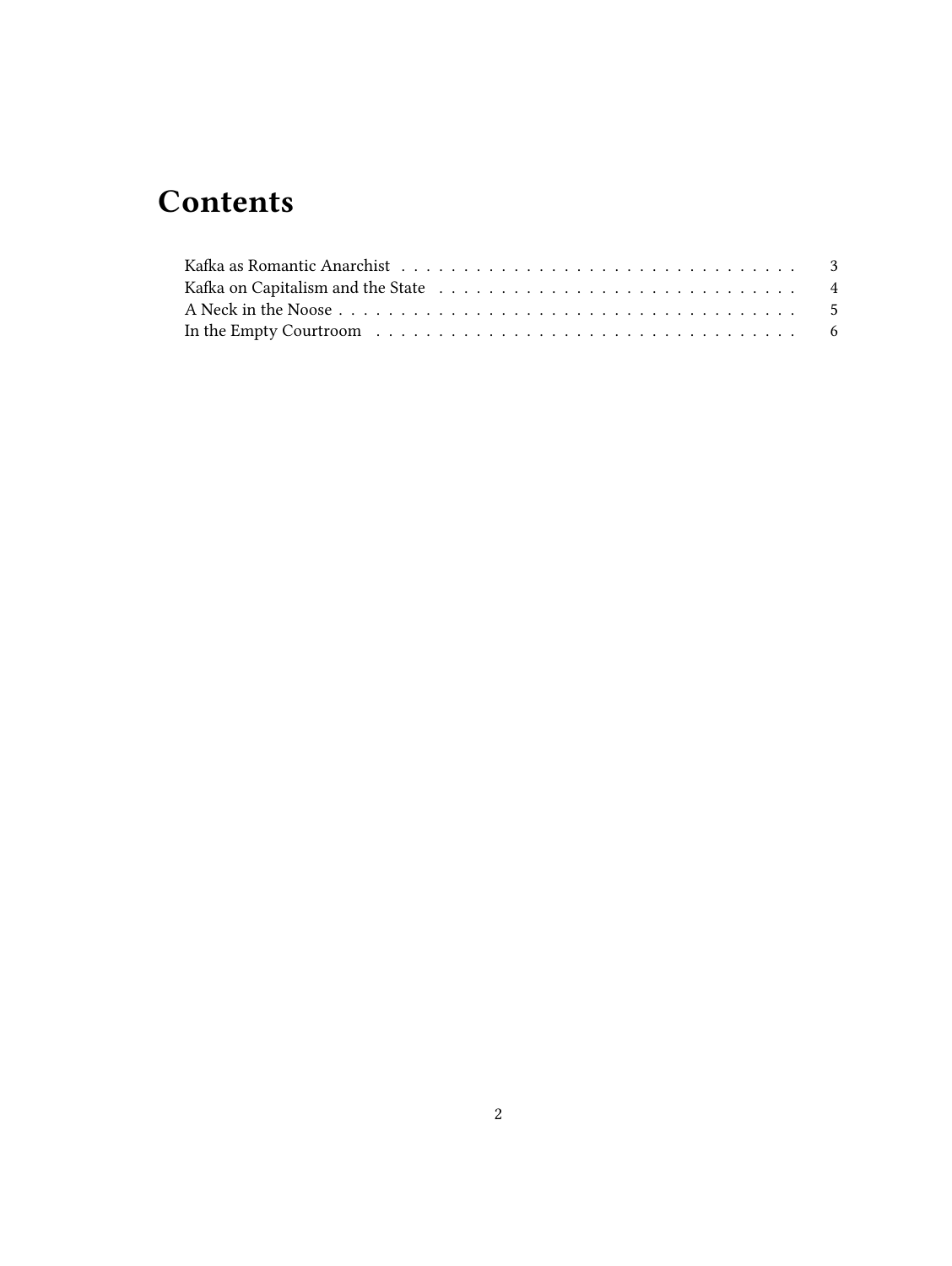"*The Revolution evaporates, and leaves behind only the slime of a new bureaucracy. The chains of tormented mankind are made out of red tape."*

— Franz Kafka

The Literature of Franz Kafka cannot be reduced to a political doctrine of any kind, yet a libertarian sensibility is inscribed into the heart of all his novels, which can be read as darkly comic parables (or even prophecies) on the nightmare of modern bureaucracy wedded to the chilling madness of totalitarianism. When Kafka speaks to us of the STATE, it is in the form of "administration" or "justice" as an impersonal system of domination, which crushes, suffocates, or kills individuals. One of the most important ideas suggested by Kafka's work, bearing an obvious relationship to anarchy, is the alienated, oppressive and absurd nature of the "normal" legal and constitutional state, the impenetrable and unintelligible system where unfreedom prevails.

It's no accident that the word and concept "Kafkaesque" has taken hold in this society's vocabulary, for in his uncanny writing Kafka succeeds in capturing an existential condition unique to modernity and for which "social scientists" did not yet have a term: the dehumanizing effect of a reified bureaucratic apparatus which undoubtedly constitutes one of the most characteristic and defining phenomena of techno-industrial civilization. In the internal landscape of Kafka's political allegories, a profound insight is applied into the way the bureaucratic machine operates like a blind, self-replicating network of gears in which the relations between individuals become an abstract, independent object. This is one of the most revolutionary, topical and lucid aspects of Kafka's extraordinary and terrifying prose.

Editors, critics, and biographers have made available (in numerous languages) just about every traceable manuscript and scrap of information related to Kafka. Innumerable interpretations of Kafka's dense, allegory-laden writing (symbolic, Oedipal, Freudian, existential, post-modern) are easily found by those with an interest in the subject, but the central theme of his novels and short stories – "depersonalization" and an anonymous, administrative Control Network – make decoding the obscure depths of meaning in Kafka's literature a worthwhile and relevant mental exercise for anarchists (particularly anti-civilization anarchists).

And in fact, recent biographies have unearthed evidence that Kafka's involvement with the anarchist movement of his time was more direct than ever previously suspected.

### <span id="page-2-0"></span>**Kafka as Romantic Anarchist**

"*If one is inquiring into Kafka's political leanings, it is, in fact, misleading to think in terms of the usual antithesis between left and right. The appropriate context would be the ideology which Michael Lowy has labeled "romantic anti-capitalism", though "antiindustrialism" might be more accurate, since as a general outlook, it transcended the opposition of left and right."*

-From *Kafka, Judaism, Politics and Literature*, by R. Robertson

Kafka's interest in the concept of anarchism (also known as "libertarian socialism" in the early 1900's) began with his friendship with the Czech anarchist, Michal Mares, who invited Kafka to several anarchist meetings and demonstrations. Mares recounts Kafka's attendance at these gatherings and his interest in the ideas of anarchists such as Peter Kropotkin and Michael Bakunin,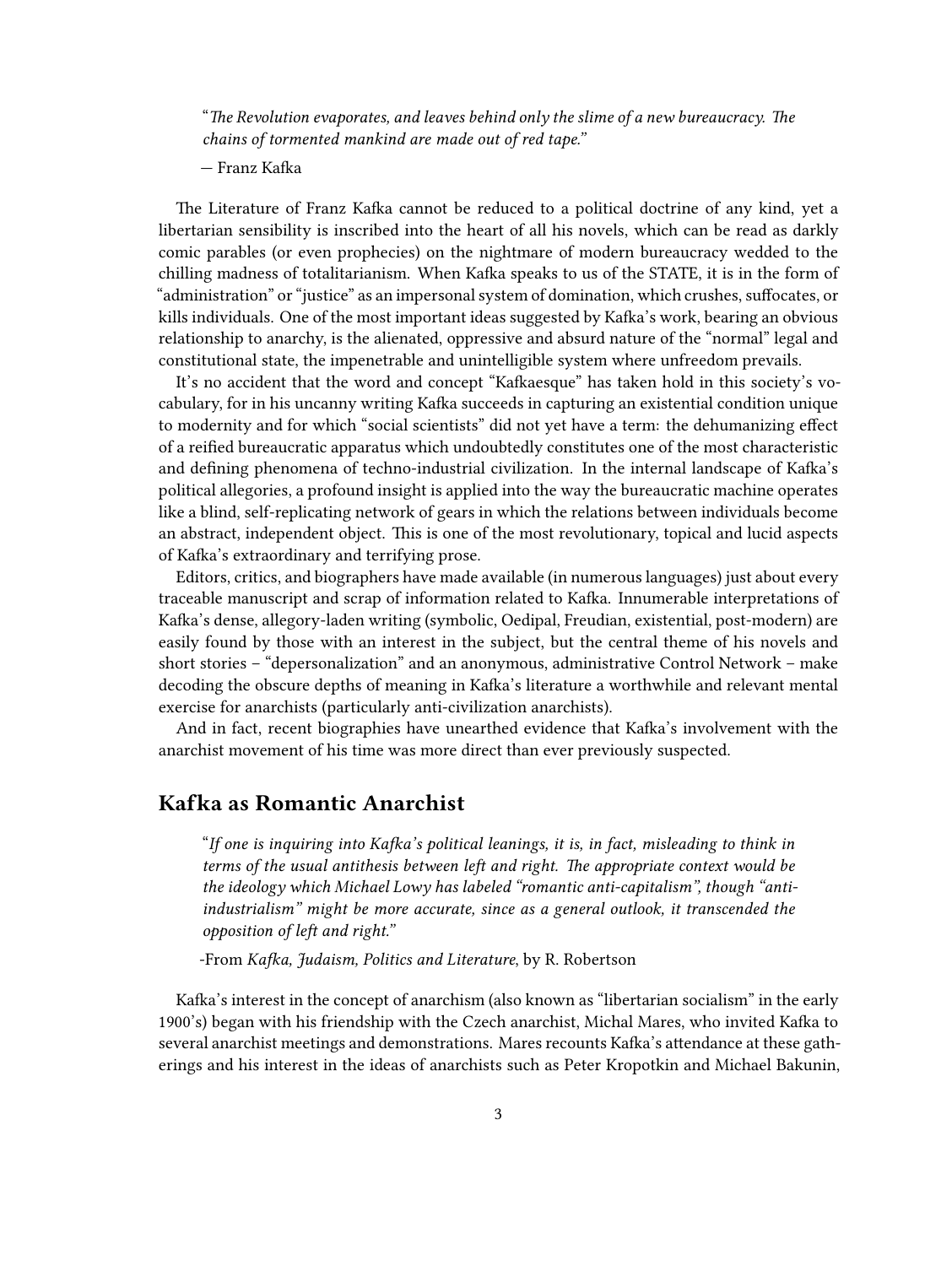in which a critique of modern capitalism is presented as a rejection of institutionalized politics in favor of a society based on a community level without any intervening administrative structures. But Kafka's "anarchism" manifested itself as an anti-socialist critique of bureaucracy based on his own experiences with the Workers Accident Insurance Institute where he worked as a lawyer. Kafka's skeptical attitude towards the "organized labor" movement and all political parties and institutions is perhaps best expressed in this description of marching workers from his Diaries: "There are the secretaries, bureaucrats, professional politicians and all the modern sultans for whom they are paving the way to power."

This statement is typically anarchist because of its emphasis on the authoritarian character of the system and not solely on economic exploitation, as in Marxism. This critique of bureaucracy also links Kafka's intellectual perspective with that of anarchists such as Gustav Landauer, who had developed a similar critique of socialism. Accounts by three Czech contemporaries document further Kafka's sympathies for the anarchist struggle and his participation in various libertarian activities. Kafka evidently attended meetings of the "Mlodie Club", an antimilitarist and anticlerical group, and in the course of 1910–1912, took part in anarchist conferences on free love and the Paris Commune. Kafka also took part in protests against the death sentence of the Spanish anarchist thinker and educator, Francisco Ferrer, and in 1912, was arrested for protesting the death sentence given to the anarchist Liabetz in Paris.

Kafka's interest in anarchy is also evident from his readings – he devoured books by Jean Grave, Proudhon, Godwin, Tolstoy, Emma Goldman and Benjamin Tucker and occasionally handed them out as gifts. Max Brod, Kafka's main biographer, describes him as a "meta-physical anarchist not much given to party politics" – a definition that seems very much on the mark. For while Kafka may have had ties to the Prague libertarian underground, he was never a "joiner" and the anarchist inspiration that runs through Kafka's novels was not the product of any political doctrine but originated from a state of mind and critical sensibility whose principal weapon is irony and humor, that black humor which surrealist Andre Breton called "a supreme revolt of the spirit."

#### <span id="page-3-0"></span>**Kafka on Capitalism and the State**

"*Capitalism is a system of relations of dependence where everything is arranged hierarchically and everything is in chains."*

– Franz Kafka

In the gruesome dreamscape of Kafka's painfully powerful literary technique, the towering edifices of modernity plaster a horrid uniformity on every facet of the environment – and every facet of the environment becomes an element of the individual's imprisonment. The sadism and brutality that underpins the system is drained of all justification by Kafka's armory of radical metaphors, which portray the market hegemony of Capital as a masked institution of rotating deception, a claustrophobic, alien power structure lined with mysterious filing cabinets… where every corridor seems to go on forever. Capitalism is represented as a society trying to merge all its citizens in a bland, numerical hierarchy, it's massive technocracy dwarfing the lives of the "well-adjusted" workers – who have had their souls ripped out and are hemmed in by only vaguely understandable social roles.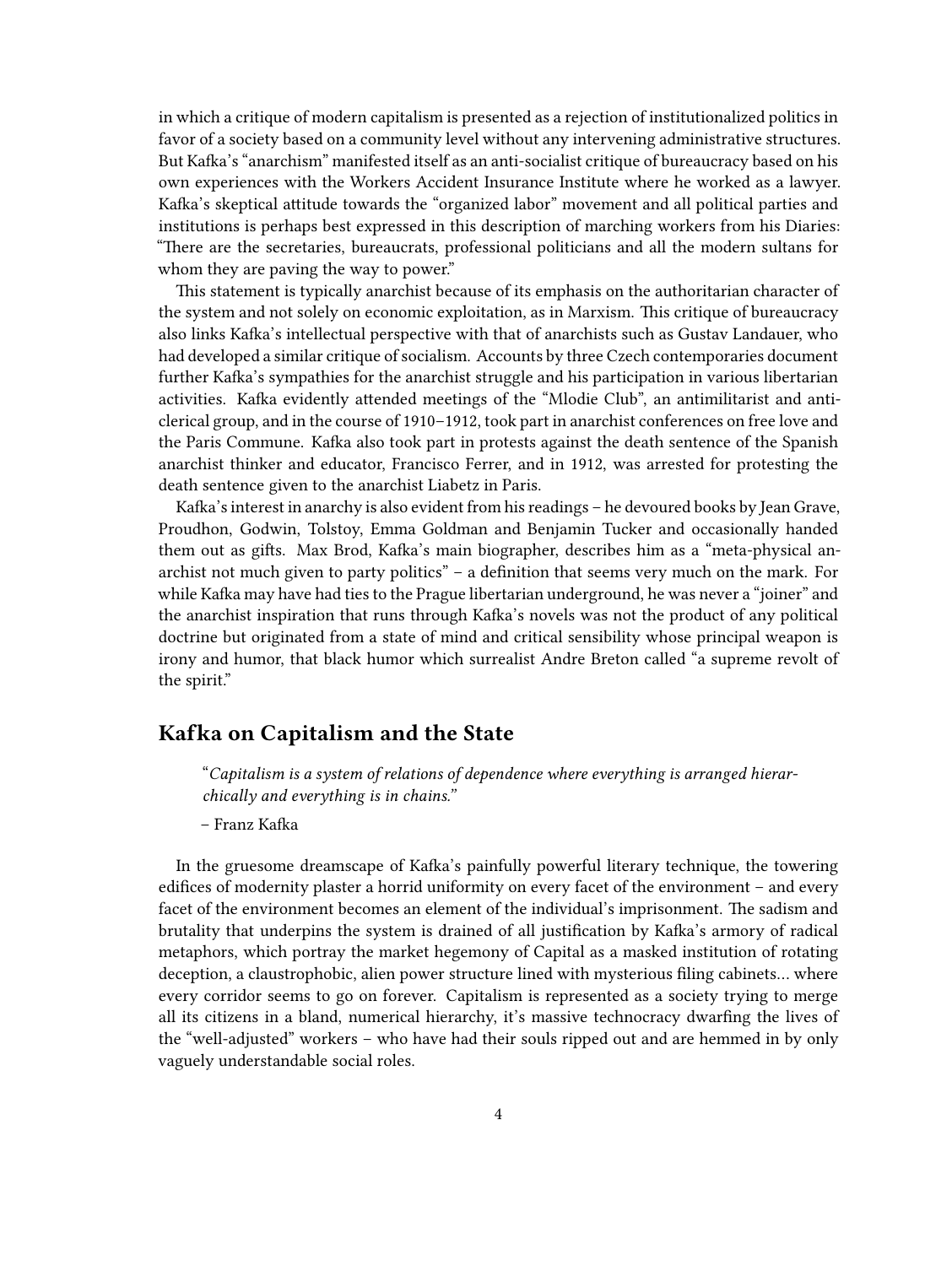Kafka's master treatise on Capital's commodification of life would have to be his magnificent short novel, *The Metamorphosis*, in which Gregor Samsa, a lowly traveling salesman (and sole bread winner for the Samsa family) wakes up one morning to find himself transformed into a giant insect. Gregor is so concerned about the financial implications his metamorphosis will have that nearly all thoughts of himself are pushed from his mind as he begins to formulate strategies of adaptation to capitalism's demands. When he is completely unfit to leave his room and reenter the harsh competitive world, Gregor still wants nothing more than to make it to work! He is a slave to time, painstakingly "living" his days in accordance with train and bus schedules.

Gregor's transformation is viewed more as an economic tragedy than a personal one. Now unable to make money and support the family, Gregor becomes completely insignificant. A drain on his family's income and resources, an unproductive member of the capitalist system, Gregor is of no monetary use to society and is thus viewed (like many insects) with disgust. In Kafka's "paranoid" subjective cosmology, the human being is reduced to the condition of a windup mannequin, a macabre caricature of a free individual. A system of identification, classification and observation has produced an endless procession of clones – all dressed the same, performing virtually identical tasks, and thinking the same thoughts – linked together without the faintest thread of historical memory. As the proletariat clones beget proletariat Copies of themselves, the original subject's identity is fragmented even more and lost to a multiplicity of disconnected, irreconcilable social roles.

#### <span id="page-4-0"></span>**A Neck in the Noose**

"*Kafka had only one problem, that of organization. What he grasped was our anguish before the ant-hill state, the way that people themselves are alienated by the forms of their common existence."*

– Bertolt Brecht

Like his friends among the Czech anarchists, Kafka seemed to consider every form of state, and the state as such, to be an authoritarian and liberticidal apparatus founded on lies. Kafka's blackest (and arguably, his most important) novel, *The Trial*, turns the law into a cryptic metaphor of the world order, where the myriad masks of officialdom take on the (non) appearance of an everpresent supervisor, and mental torture and mind-scrambling are the routine tools of authority. The law is invisible, yet invincible. Charges are never laid; defense is banned; bureaucracy is allenveloping; the judges unknown and ranked in near infinite hierarchy. With its eerie shadows, it's unseen tormenter, and its aura of voyeurism, *The Trial* has the quality of a modern nightmare where the main character is the sinister State machine itself.

In Kafka's *The Trial*, the nature, meaning and function of the law all remain mysterious; it is a labyrinth from which there is no escape. Indeed, the law may even be imaginary. There is no certainty. Yet, as a supreme authority, it paradoxically embodies justice, truth, knowledge and power, while its operatives combine the methods of a Total State with almost supernatural forces. The novel's protagonist, Joseph K., cannot fathom the complexity of this impenetrable chain of command, which scrutinizes and manipulates his every move. The State is everywhere and nowhere and just like the piped muzak in a supermarket, you cannot switch it off!

Despite their hapless, petty and sordid characters, the bureaucrats in *The Trial* are only cogs in this abstract, paternalistic machine. Inasmuch as this is what the novel explores, a great deal of its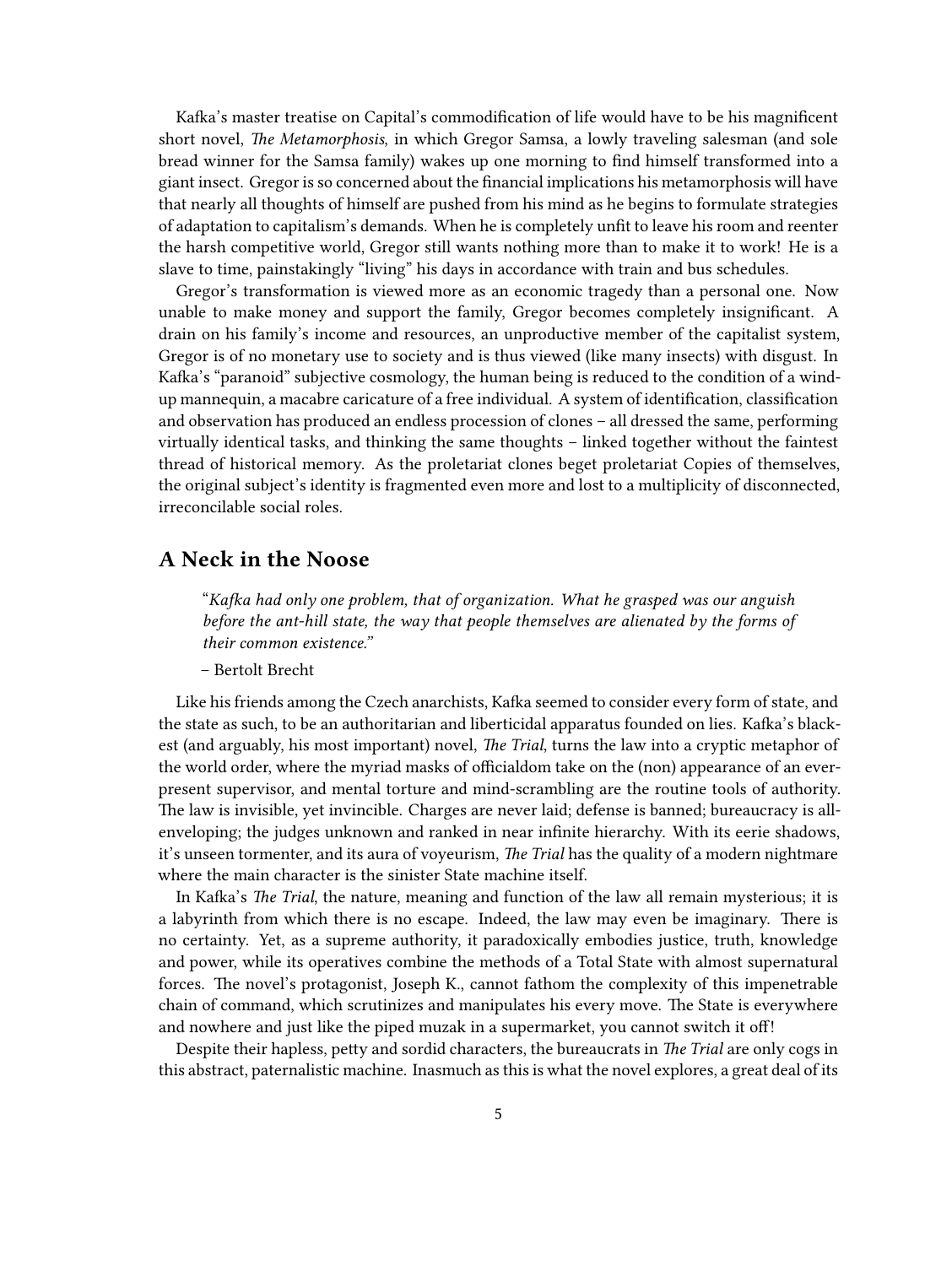significance gets lost in translation. In particular, the title of the book is misleading, for although the English "trial" has more than one meaning, the connotations of the word are different from those of the German one. A more exact translation of Der Prozess, would be "procedure" but which (in German, the language Kafka wrote in) also has undertones of "entanglement" and even "muddle". Joseph K.'s trial is thus an in-depth study of the grotesque turmoil of getting hopelessly entangled in the System's "process".

#### <span id="page-5-0"></span>**In the Empty Courtroom**

Kafka's critique of the State touches upon several issues that are of vital significance to anarchists. One is that the inner workings of the State are controlled by procedures which remain shadowy even to those carrying out its orders. Another is that the autonomous, mechanical bureaucratic system is being transformed into an end-in-itself. A passage from Kafka's novel *The Castle* is exceptionally illuminating in this regard:

"*One might say that the administrative organism could no longer put up with the strain and irritation it had to endure for years because of dealing with the same trivial business and that it has begun to pass sentence on itself, bypassing the functionaries."*

As the economic and political systems of the world are now locked into one vast coalescing governing system, we can see that Kafka was discussing the pattern of the future in his writing, the swallowing up of humanity by an enigmatic, unyielding bureaucratic process. This monstrous sovereign structure has now attained an almost unqualified supremacy over the lives of its subordinates, reproducing itself even in revolutionary movements and coercing global obedience to it's own inscrutable logic, rationalism and framework.

As long as this system remains abstruse and incomprehensible to anarchists, its omnipotence is assured. Kafka's writing is subversive in that it reveals power structures hidden within power structures, implying that these power structures can be targeted and overcome if they are first understood. Anarchists need to demystify the state and its seemingly unbounded control over us, so that we can begin shattering this old order to pieces!